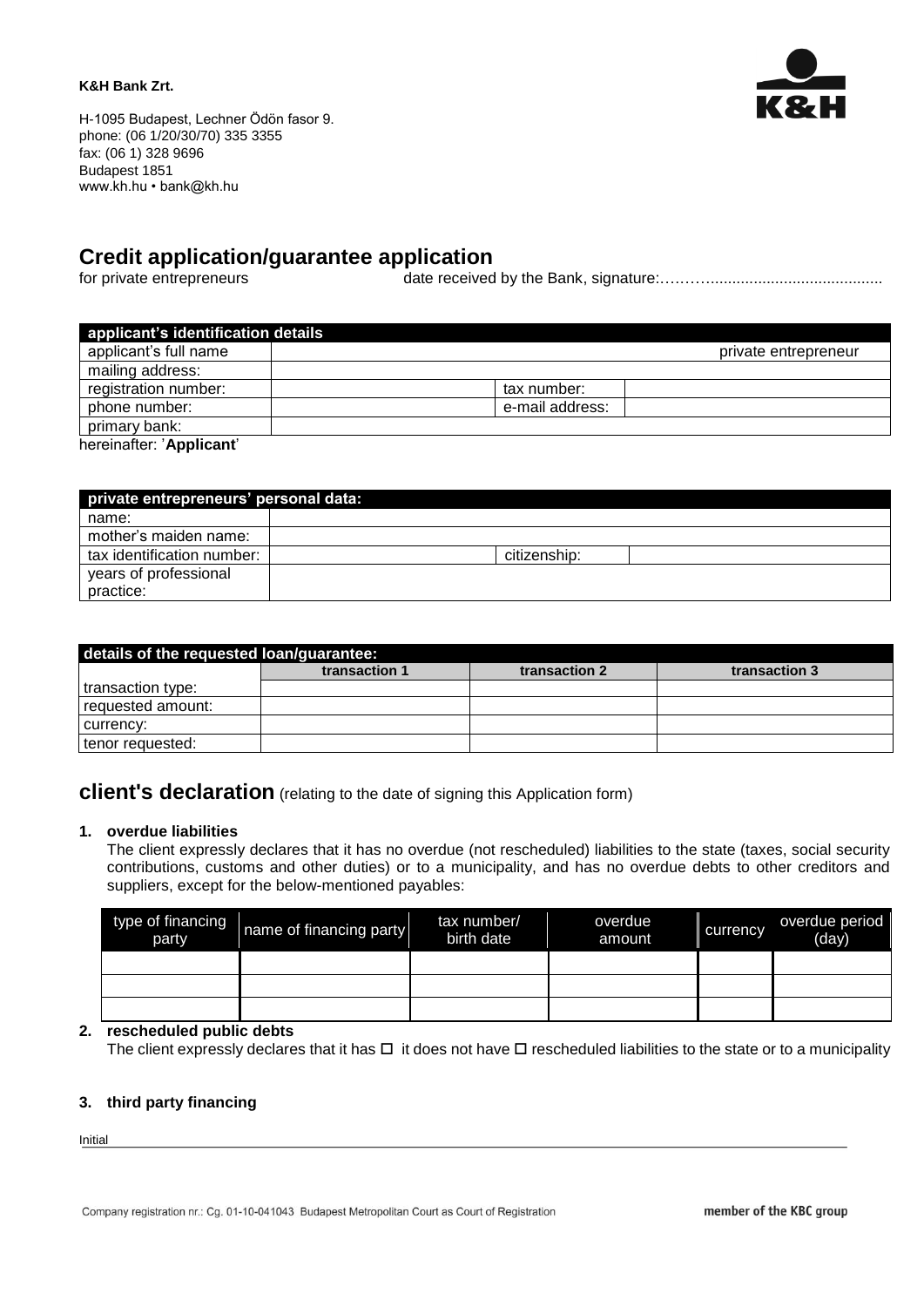

The client expressly declares that it has no loans, credits, rescheduled public debts or other obligations outstanding to other financial institutions and/or third parties except for the following:

| type of financing<br>party | name of<br>financing<br>party | tax<br>number/birth<br>date | amount | currency | annual<br>debt<br>service | maturity | type of<br>collateral |
|----------------------------|-------------------------------|-----------------------------|--------|----------|---------------------------|----------|-----------------------|
|                            |                               |                             |        |          |                           |          |                       |
|                            |                               |                             |        |          |                           |          |                       |
|                            |                               |                             |        |          |                           |          |                       |

### **4. granted loans and overdue claims**

The client expressly declares that it only granted credit to the following third parties, and claims overdue amounts only from the following third parties: (given loans, other overdue claims)

| party | type of financing $\sqrt{ }$ name of financing<br>party | tax number/<br>birth date | amount | currency | maturity | overdue period<br>(day) |
|-------|---------------------------------------------------------|---------------------------|--------|----------|----------|-------------------------|
|       |                                                         |                           |        |          |          |                         |
|       |                                                         |                           |        |          |          |                         |
|       |                                                         |                           |        |          |          |                         |

### **5. collateral provided to third parties**

The client expressly declares that it has not provided collateral to cover any obligation of third parties, and none of its assets have been encumbered by a mortgage or other lien, except for the following:

| type of<br>collateral | type of<br>secured<br>commitment | collateral provider's<br>name and relation to<br>the client | tax number/<br>birth date | collateral value | currency of<br>collateral | maturity date<br>of collateral<br>contract |
|-----------------------|----------------------------------|-------------------------------------------------------------|---------------------------|------------------|---------------------------|--------------------------------------------|
|                       |                                  |                                                             |                           |                  |                           |                                            |
|                       |                                  |                                                             |                           |                  |                           |                                            |
|                       |                                  |                                                             |                           |                  |                           |                                            |

## **6. the applicant hereby also makes the following statements:**

- 6.1 The Applicant declares that it received clear and detailed information from K&H Bank Zrt. (hereinafter: '**Bank'**) on the processing of its personal data. The Applicant is aware of and expressly acknowledges such information, including the information contained in the Data Protection Notice (https://www.kh.hu/adatvedelem) and the provisions of the General Terms and Conditions pertaining to data protection and data processing as well. The Applicant confirms that it had the opportunity to ask its questions and obtained clear answers to them.
- 6.2 The Applicant hereby also grants the Bank the authorisations identified in the Bank's General Terms and Conditions, as well as a waiver in respect of the obligation to keep banking and business secrets, limited to the matters identified in the General Terms and Conditions;
- 6.3 The Applicant hereby declares that the submission of the present application represents a contractual offer on his/her part. The Applicant understands that the submission of the application and any communication with any of the Bank's officers do not generate any obligation on the Bank's part to provide a service, before the client contract is signed.

initial: